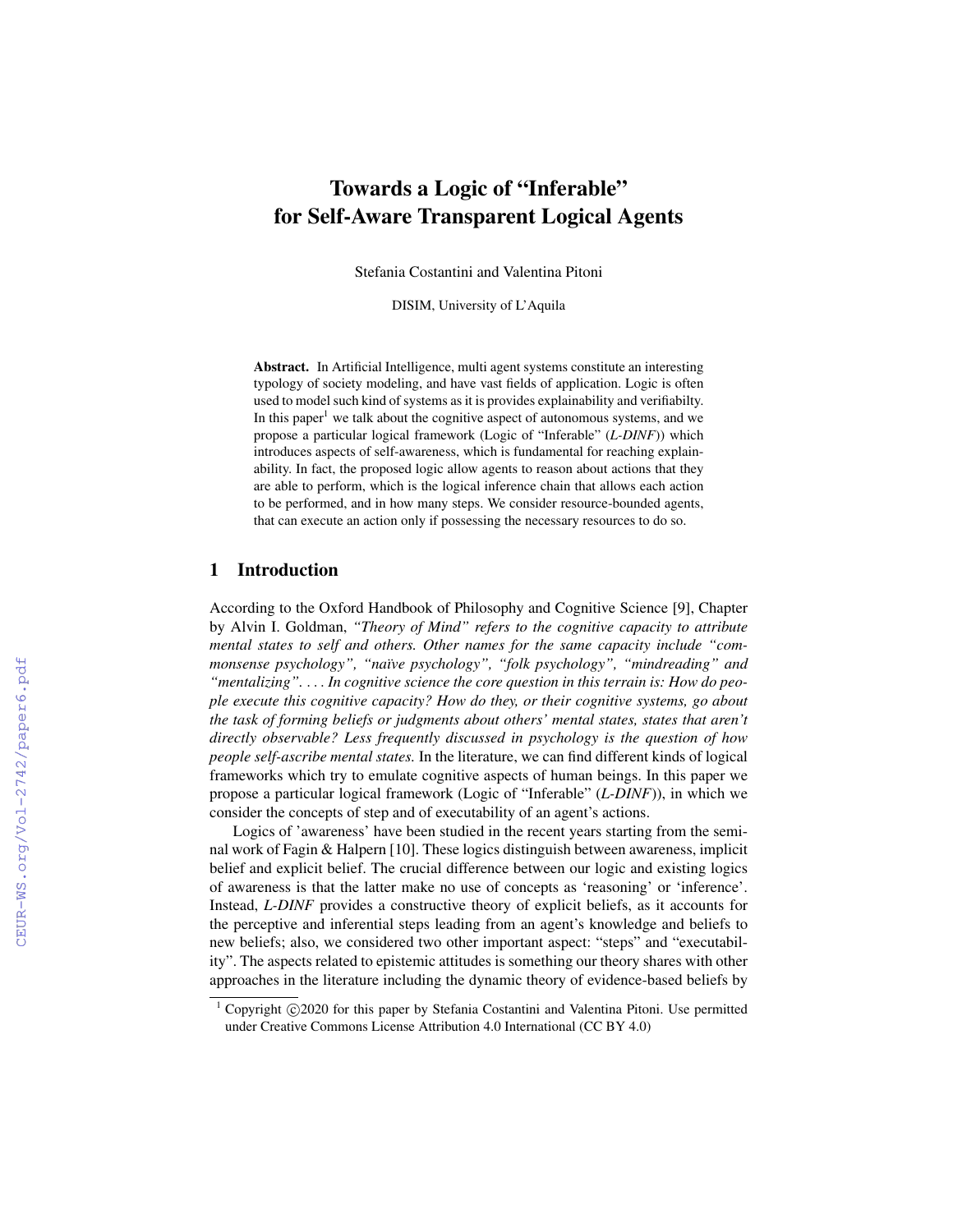[4], that also uses a neighborhood semantics for the notion of evidence, the sentential approach to explicit beliefs and their dynamics by [12], the dynamic theory of explicit and implicit beliefs by [17] and the dynamic logic of explicit beliefs and knowledge by [3].

The logic of inference stems from Velázquez-Quesada [16] and the logical system  $DES4_n$  by Duc [6], which share a similar view with our logic. In particular, Velázquez-Quesada shares with us the idea of modeling inference steps by means of dynamic operators in the style of dynamic epistemic logic (DEL). But, he does not emphasizes either the concepts of explicit belief and of background knowledge, nor issues related to the executability of actions. The system discussed in [6] shares with our logic the idea that an agent gets to know (or believe) something by performing inferences, and making inferences takes time. Nonetheless, while in our logic inferential operations are represented both at the syntactic level, via dynamic operators in the DEL style, and at the semantic level, as model-update operations, in Duc's system and its formal semantics they are not. In addition, we check whether an action can be performed or not and how many steps are needed to perform it.

Our constructive approach to explicit beliefs also distinguishes *L-INF* from Active logics [7,8], in which the basic semantics includes three components: (i) an agent's belief set, identifying all facts that an agent explicitly believes, (ii) an observation function, identifying all facts that an agent observes at a given time point, and (iii) an inference function, specifying what an agent should believe at the next time point on the basis of the application of her inference rules on her belief set, given her actual observations. There are important differences between active logics and our logic *L-INF*. Like active logics, we provide models of reasoning based on the assumption that an agent has a long-term memory and a short-term memory (or working memory). However, active logics do not distinguish, as we do, between the notion of explicit belief and the notion of background knowledge, conceived as different kinds of epistemic attitudes. In our approach, the long-term memory is 'stable', in the sense that it keeps the agent's background knowledge, that is assumed not to change during the agent's operation. The short-term memory instead contains beliefs (facts and rules) that either record the exogenous events that the agent has perceived or the new knowledge that it has learned, by its interactions with the external environment; it will also contain new beliefs that can be inferred, either locally or on the basis of rules retrieved from the long-term memory. In fact, our logic accounts for a variety of inferential actions (or 'mental operations') that have not been explored in the active logic literature and are very important to infer new beliefs. These actions correspond to basic operations of 'mind-reading' in the sense of Theory of Mind (ToM) [11], since they are mental and not physical ones, and require an agent to be aware of his own action's executability conditions, related to the available resources.

For our logic we we drew inspiration from the approach of *Self-aware computing*: quoting [15], *Self-aware and self-expressive computing describes an emerging paradigm for systems and applications that proactively gather information; maintain knowledge about their own internal states and environments; and then use this knowledge to reason about behaviors, revise self-imposed goals, and self-adapt.*. . . *Systems that gather unpredictable input data while responding and self-adapting in uncertain*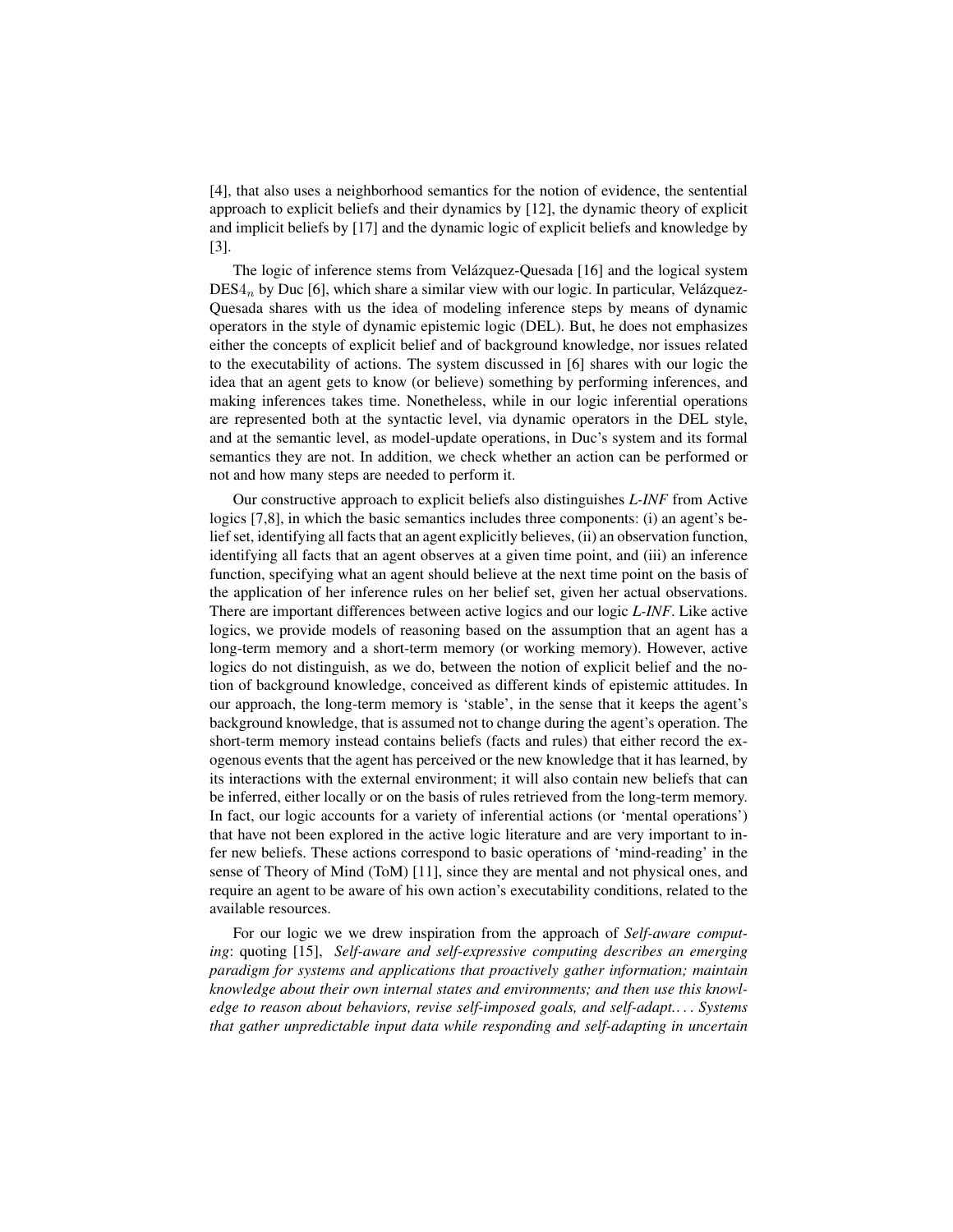*environments are transforming our relationship with and use of computers.* Reporting from [1], *From an autonomous agent view, a self-aware system must have sensors, effectors, memory (including representation of state), conflict detection and handling, reasoning, learning, goal setting, and an explicit awareness of any assumptions. The system should be reactive, deliberative, and* reflective*.*

The introspective abilities of our agents as described in the proposed logic are limited. I.e., an agent is aware of the actions it can execute, and how many steps are needed to reach an objective. Nonetheless, our logic constitutes a first step towards self-aware agents.

The paper is organized as follows. In Section 2 we introduce the Syntax and the Semantic of our logic. In Sections 3 we show the axiomatization and the proof of soundness, instead in 4 we show the proof of strongl completeness. In Section 5 we propose a brief discussion on future work and conclude.

## 2 Logical framework

*L-DINF* is a logic which consists of a static component and a dynamic one. The static component, called *L-INF*, is a logic of explicit beliefs and background knowledge. The dynamic component, called *L-DINF*, extends the static one with dynamic operators capturing the consequences of the agents' inferential operations on their explicit beliefs as well as a dynamic operator capturing what an agent can conclude by performing some inferential operation in her repertoire.

#### 2.1 Syntax

Assume a countable set of atomic propositions  $Atm = \{p, q, ...\}$ . By  $Prop$  we denote the set of all propositional formulas, i.e. the set of all Boolean formulas built out of the set of atomic propositions  $Atm$ . A subset  $Atm<sub>A</sub>$  of the atomic propositions represent the actions that an agent can perform.

The language of *L-DINF*, denoted by  $\mathcal{L}_{L-DINF}$ , is defined by the following grammar in Backus-Naur form:

$$
\alpha : := \vdash (\varphi, \psi) \mid \cap (\varphi, \psi) \mid \downarrow (\varphi, \psi)
$$
  

$$
\phi, \psi ::= p \mid exec(\alpha) \mid \neg \varphi \mid \varphi \land \psi \mid B \varphi \mid K \varphi \mid
$$
  

$$
[\alpha] \varphi \mid \Diamond \varphi \mid do(\phi_A) \mid can \_d(\phi_A)
$$

where the language of *inferential actions* of type  $\alpha$  is denoted by  $\mathcal{L}_{ACT}$  (and a finite set of inferential actions X stems from  $\mathcal{L}_{\mathsf{ACT}}$ ), and p ranges over Atm. Notice the expression  $do(\phi_A)$ , where it is required that  $\phi_A \in Atm_A$ . This expression indicates *actual execution* of action  $\phi_A$ . In fact do is not axiomatized, as it is what has been called in [18] a *semantic attachment*, i.e., a procedure which connects an agent with its external environment in a way that is unknown at the logical level.  $can\_{do}(\phi_A)$ , where again  $\phi_A \in Atm_A$ , is a reserved syntax that, as seen later, will allow an agent to reason about its own capabilities.

Obviously the static part, *L-INF*, has the same definition save removing the inferential actions. The other Boolean constructions are defined from  $p$ ,  $\neg$  and  $\wedge$  in the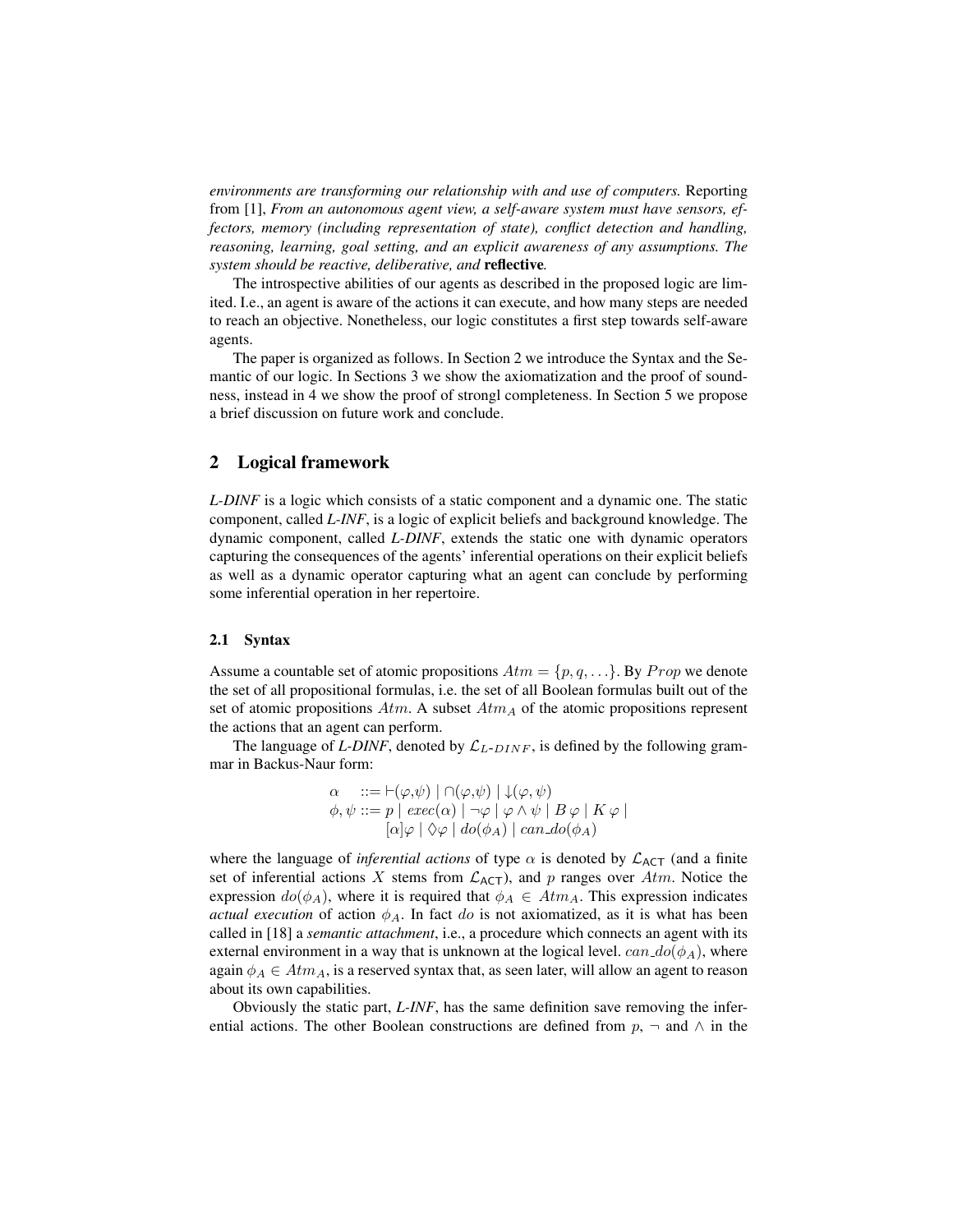standard way. The formula  $B\varphi$  is read "the agent explicitly believes that  $\varphi$  is true" or, more shortly, "the agent believes that  $\varphi$  is true". Explicit beliefs are accessible in the working memory and are the basic elements of the agents' reasoning process, according the logic of local reasoning by Fagin & Halpern [10]. An effect of this approach is that agents cannot distinguish between logically equivalent formulas, i.e., if two facts  $\varphi$  and  $\psi$  are logically equivalent and an agent explicitly believes that  $\varphi$  is true, then she believes that  $\psi$  is true as well. There are other approaches, such as justification logics [14], that do not have this feature.

Unlike explicit beliefs, background knowledge is assumed to satisfy 'omniscience' principles like closure under conjunction and known implication, closure under logical consequence and introspection. Specifically, K is nothing but the well-known S5 operator for knowledge widely used in computer science. The fact that background knowledge is closed under logical consequence is justified by the fact that we conceive it as a kind of deductively closed *belief base*. Specifically, we assume background knowledge to include all facts that the agent has stored in her long-term memory (LTM), after having processed them in her working memory (WM), as well as all logical consequences of these facts.

The formula  $\lbrack \alpha \rbrack \varphi$  should be read " $\varphi$  holds after the inferential operation (or inferential action)  $\alpha$  is performed by the agent". Borrowing from and extending [2], we include in the language of inferential actions  $\mathcal{L}_{ACT}$  three types of inferential operations  $\alpha$ , which allow us to capture some of the dynamic properties of explicit beliefs and background knowledge. The operations that we consider are in particular the following:  $(\varphi, \psi)$ ,  $\cap(\varphi, \psi)$  and  $\downarrow(\varphi, \psi)$ . This operations characterize the basic operations of forming explicit beliefs via inference:

- $\vdash(\varphi,\psi)$  is the inferential operation which consists in inferring  $\psi$  from  $\varphi$  in case  $\varphi$  is believed and, according to an agent's working memory,  $\psi$  is a logical consequence of  $\varphi$ . With this last operation we operate directly on the working memory without retrieving anything from the background knowledge.
- $\rightarrow \mathcal{L}(\varphi, \psi)$  is the inferential operation which consists in inferring  $\psi$  from  $\varphi$  in case  $\varphi$ is believed and, according to an agent's background knowledge,  $\psi$  is a logical consequence of  $\varphi$ . In other words, by performing this inferential operation, an agent tries to retrieve from her background knowledge in long-term memory the information that  $\varphi$  implies  $\psi$  and, if she succeeds, she starts to believe  $\psi$ ; we assume that, differently from explicit beliefs, background knowledge is irrevocable in the sense of being stable over time.
- $\cap$   $(\varphi, \psi)$  is the inferential operation which consists in closing the explicit belief that  $\varphi$  and the explicit belief that  $\psi$  under conjunction. In other words,  $\cap(\varphi,\psi)$  characterizes the inferential operation of deducing  $\varphi \wedge \psi$  from the explicit belief that  $\varphi$ and the explicit belief that  $\psi$ ;

*Remark 1.* In the mental actions  $\vdash(\varphi,\psi)$  and  $\downarrow(\varphi,\psi)$ , the formula  $\psi$  which is inferred and asserted as a new belief can be  $do(\phi_A)$ , which denotes the actual execution of action  $\phi_A$ . In fact, we assume that when inferring  $do(\phi_A)$  the action is actually executed, and the corresponding belief asserted, possibly augmented with a time-stamp. Actions are supposed to succeed by default, in case of failure a corresponding failure event will be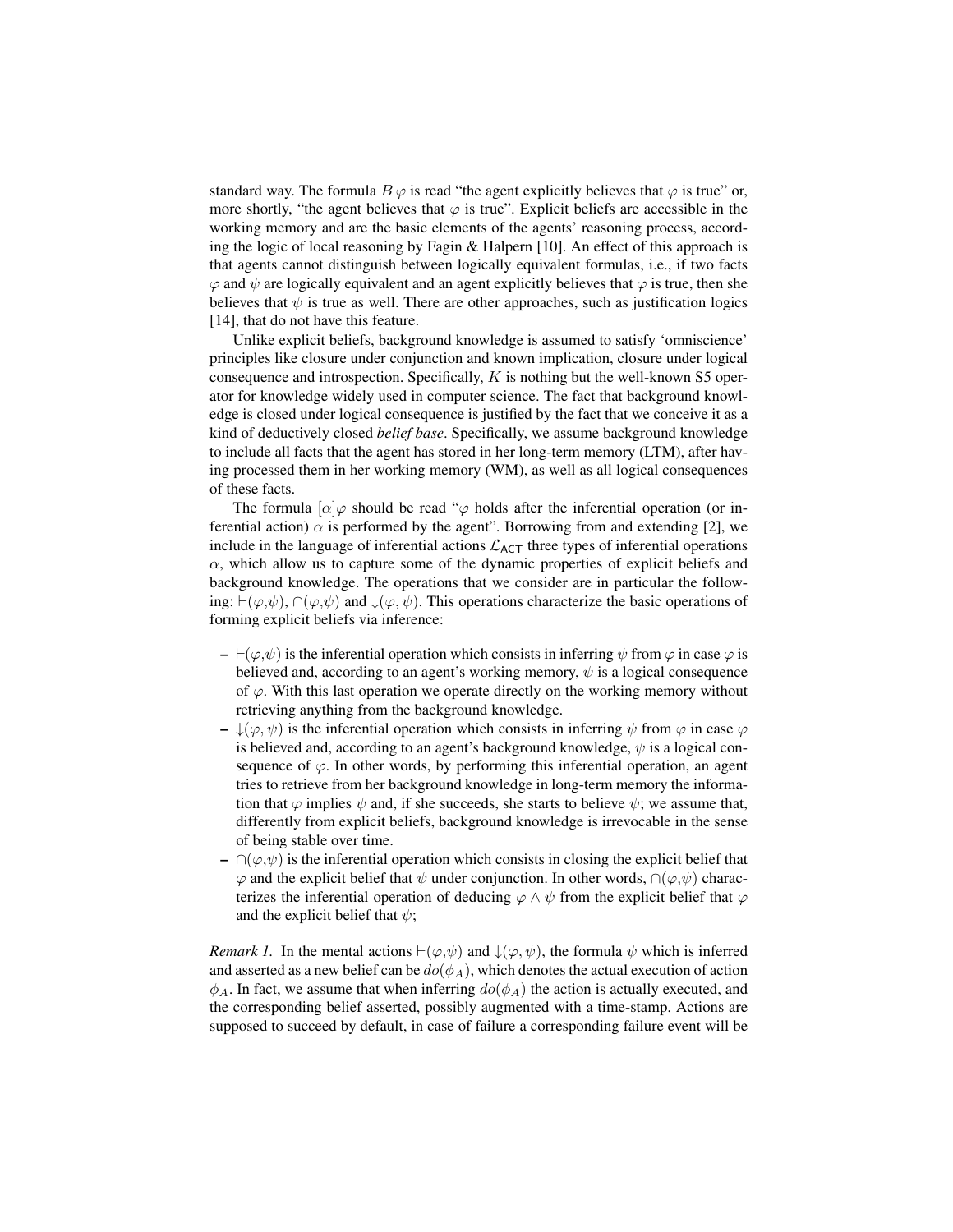perceived by the agent. Therefore, the occurrence of physical actions (performed via the procedure  $do$ ) is recorded through the formation of new beliefs.

The atomic formulas  $exec(\alpha)$  have to be read " $\alpha$  is an inferential action that the agent can perform", meaning one of the above.

*Remark 2.* Specifying executability of actions pertains to the fact that we intend to consider agents with limited resources. Specific instances  $\varphi$  OP<sub>1</sub>  $\phi$  where one of the two formulas is an action may or may not be executable depending upon the agent having the necessary resources for performing that action. Executability is defined for inferential actions because such actions, if executable, may enact 'physical' actions.

*Remark 3.* Explainability in our approach can be directly obtained from proofs. If, for instance, the user asks an explanation of why the action  $\phi_A$  has been performed, the system can respond by exhibiting the proof that has lead to  $\phi_A$ , of the form  $(exec(\varphi_1OP_1 \phi_1) \wedge (\varphi_1OP_1 \phi_1)) \wedge ... \wedge (exec(\varphi_nOP_n \phi_A) \wedge \varphi_NOP_n \, do(\phi_A))$ where each  $OP_i$  is one of the (mental) actions discussed above. The proof can possibly be translated into natural language, and declined either top-down or bottom-up.

Finally, the formula  $\Diamond \varphi$  has to be read "the agent can ensure  $\varphi$  by executing some inferential action in her repertoire". The interesting aspect of our language is that, at least in perspective (as the formalization is not complete yet), it allows us to express the concept of "being able to infer  $\varphi$  in k inferential steps". Specifically, let us inductively define:  $\Diamond^0 \varphi = \varphi$ ,  $\Diamond^{k+1} = \Diamond \Diamond^k \varphi$ . The formula  $\Diamond^k B \varphi$  represents the fact that the agent is capable of inferring  $\varphi$  in k steps.

#### 2.2 Semantics

The main semantics notions are outlined in the following definition of *L-INF* model which provides the basic components for the interpretation of the static version of the logic:

**Definition 1.** We define a model to be a tuple  $M = (W, N, R, E, V)$  where:

- W *is a set of worlds or situations;*
- $R \subseteq W \times W$  *is an equivalence relation on* W;
- $N : W \longrightarrow 2^{2^W}$  is a neighborhood function such that for all  $i \in Agt, w, v \in W$ *and*  $X \subseteq W$ *:*

*(C1) if*  $X \text{ ∈ } N(w)$  *then*  $X \text{ ⊆ } R(w)$ *,* 

- *(C2) if*  $wRv$  *then*  $N(w) = N(v)$ ;
- $E : W \longrightarrow 2^{\mathcal{L}_{\text{ACT}}}$  *is an executability function such that for all*  $w, v \in W$ :

**(D1)** if wRv then 
$$
E(w) = E(v)
$$
;

 $- V : W \longrightarrow 2^{Atm}$  is a valuation function.

For every  $w \in W$ ,  $R(w) = \{v \in W \mid wRv\}$  identifies the set of situations that the agent considers possible at world w. In cognitive terms,  $R(w)$  can be conceived as the set of all situations that the agent *can* retrieve from her long-term memory and reason about them. More generally, R(w) is called the agent's *epistemic state* at w.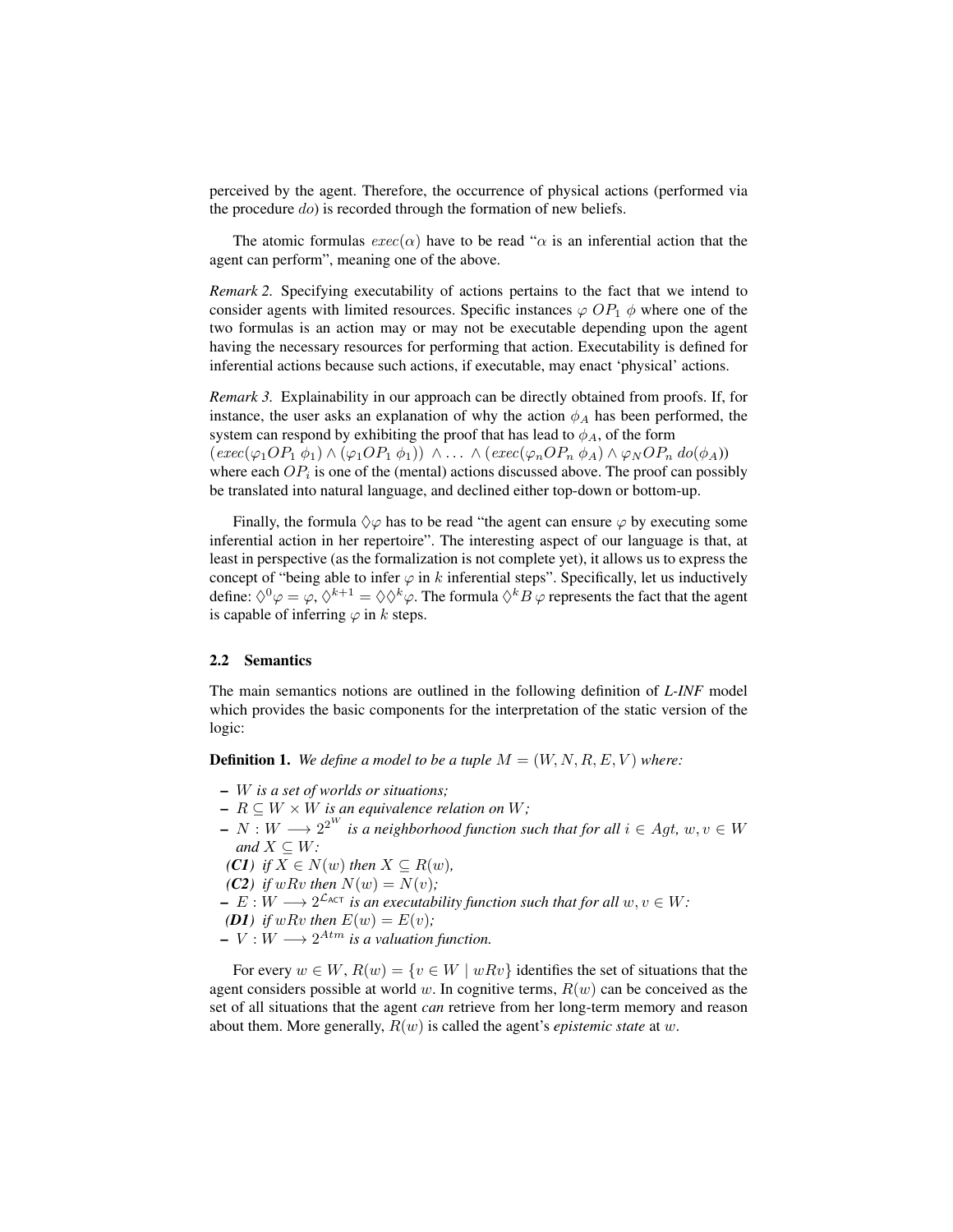For every  $w \in W$ ,  $N(w)$  defines the set of all facts that the agent explicitly believes at world w, a fact being identified with a set of worlds. More precisely, if  $A \in N(w)$ then, at world  $w$ , the agent has the fact  $A$  under the focus of her attention and believes it.  $N(w)$  is called the agent's explicit *belief set* at world w.

 $E(w)$  is the set of mental operations that the agent can execute at w, as it has the resources to do so.

Constraint  $(C1)$  just means that an agent can have explicit in her mind only facts which are compatible with her current epistemic state. According to Constraint  $(C2)$ , if world v is compatible with the agent's epistemic state at world  $w$ , then the agent should have the same explicit beliefs at  $w$  and  $v$ . Constraint (D1) means that an agent always knows the actions which she can perform and those that she cannot.

Truth conditions of *L-DINF* formulas are inductively defined as follows: for a model  $M = (W, N, R, E, V)$ , a world  $w \in W$ , a formula  $\varphi \in \mathcal{L}_{L-INF}$ , and an action  $\alpha$ , we define the truth relation  $M, w \models \varphi$  and a new model  $M^{\alpha}$  by simultaneous recursion on  $\alpha$  and  $\varphi$  as follows. Below, we write

$$
\|\varphi\|_w^M=\{v\in W: wRv \text{ and } M,v\models \varphi\}
$$

whenever  $M, v \models \varphi$  is well-defined. Then, we set:

 $-M$ ,  $w \models p$  iff  $p \in V(w)$  $-M$ ,  $w \models \text{exec}(\alpha)$  iff  $\alpha \in E(w)$ –  $M, w \models \neg \varphi$  iff  $M, w \not\models \varphi$  $- M, w \models \varphi \land \psi$  iff  $M, w \models \varphi$  and  $M, w \models \psi$  $- M, w \models B \varphi \text{ iff } ||\varphi||_w^M \in N(w)$  $-M, w \models K \varphi$  iff  $M, v \models \varphi$  for all  $v \in R(w)$  $-M, w \models [\alpha] \varphi$  iff  $M^{\alpha}, w \models \varphi$  $- M, w \models \Diamond \varphi$  iff  $\exists \alpha \in E(w) \text{ s.t. } M^{\alpha}, w \models \varphi$ 

where  $M^{\alpha} = (W, N^{\alpha}, R, E, V)$  and  $N^{\alpha}$  is defined as follows. For  $w \in W$ , set

$$
N^{\downarrow (\psi, \chi)}(w) = \begin{cases} N(w) \cup \{ ||\chi||_w^M \} & \text{if } M, w \models B \, \psi \, \wedge \\ & K \, (\psi \to \chi) \\ N(w) & \text{otherwise} \end{cases}
$$

$$
N^{\cap(\psi,\chi)}(w) = \begin{cases} N(w) \cup \{ ||\psi \wedge \chi||_w^M \} & \text{if } M, w \models B \psi \wedge \\ N(w) & B \chi \\ \text{otherwise} \end{cases}
$$

$$
N^{\vdash (\psi, \chi)}(w) = \begin{cases} N(w) \cup \{ ||\chi||_w^M \} & \text{if } M, w \models B \, \psi \, \wedge \\ & B \, (\psi \to \chi) \\ N(w) & \text{otherwise} \end{cases}
$$

We write  $\models_{L-DINF} \varphi$  to denote that  $\varphi$  is true in all worlds w of every L-DINF model M.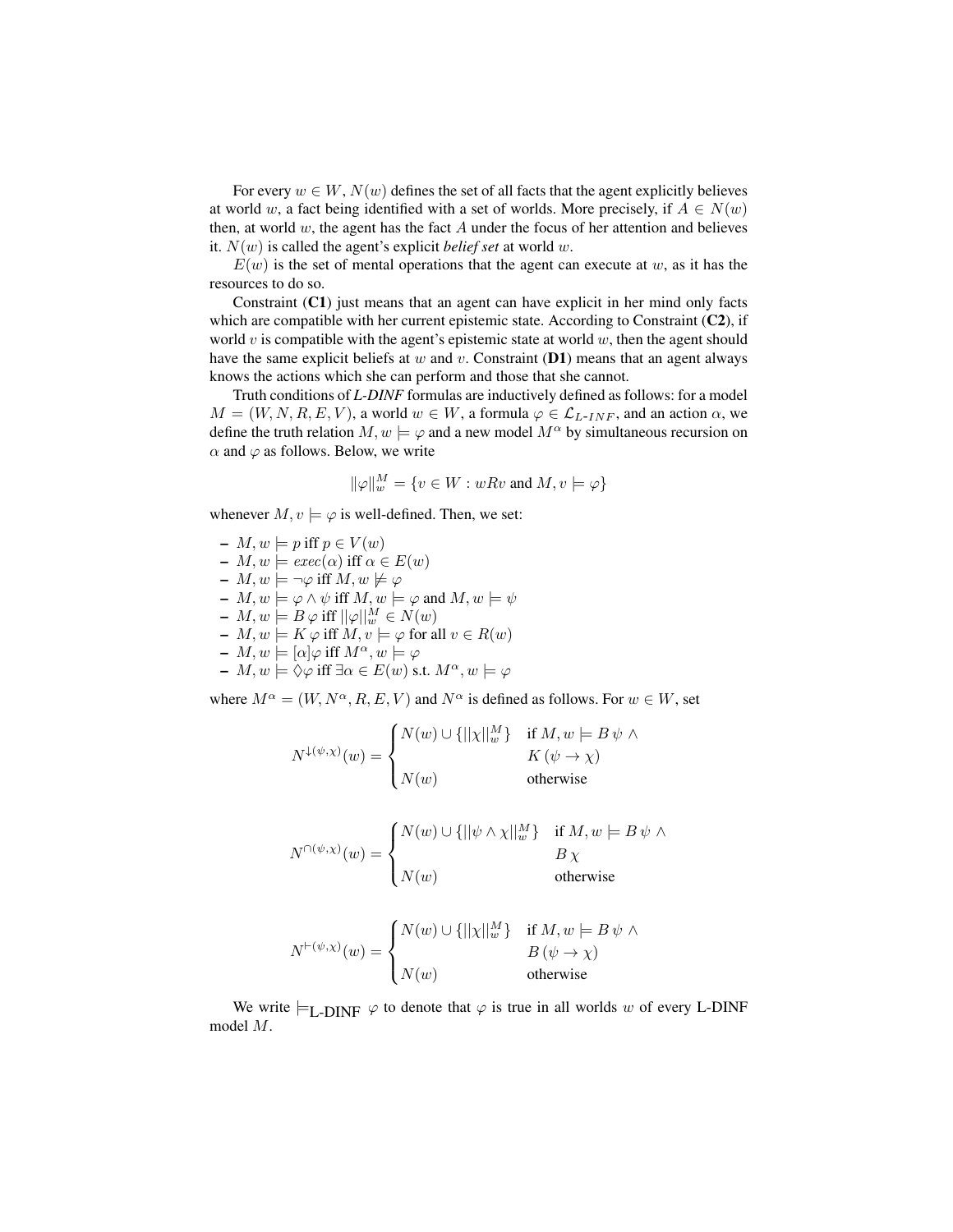*Property 1.* As consequence of previous definitions we have the following:

- $\models$ <sub>L-INF</sub>  $(K(\varphi \to \psi)) \land B \varphi) \to [\downarrow(\varphi, \psi)] B \psi.$ Namely, if an agent has  $\varphi$  as one of its beliefs and has  $K(\varphi \to \psi)$  in its background knowledge, then as a consequence of the action  $\downarrow(\varphi, \psi)$  the agent starts believing  $\psi$ ;
- $\models$ <sub>L-INF</sub>  $(B\varphi \wedge B\psi) \rightarrow [\cap(\varphi,\psi)]B_{(\varphi} \wedge \psi).$ Namely, if an agent has  $\varphi$  and  $\psi$  as beliefs, then as a consequence of the action  $\cap(\varphi,\psi)$  the agent *i* starts believing  $\varphi \wedge \psi$ ;
- $\models$  L-INF  $(B(\varphi \rightarrow \psi)) \land B \varphi) \rightarrow [[\vdash(\varphi, \psi)] B \psi$ . Namely, if an agent has  $\varphi$  as one of its beliefs and has  $B(\varphi \to \psi)$  in its working memory, then as a consequence of the action  $\vdash(\varphi, \psi)$  the agent starts believing  $\psi$ ;

## 3 Axiomatization

The *L-INF* and *L-DINF* axioms are:

1. 
$$
(K \varphi \wedge K(\varphi \rightarrow \psi)) \rightarrow K \psi
$$
;  
\n2.  $K \varphi \rightarrow \varphi$ ;  
\n3.  $\neg K (\varphi \wedge \neg \varphi)$ ;  
\n4.  $K \varphi \rightarrow K K \varphi$ ;  
\n5.  $\neg K \varphi \rightarrow K \neg K \varphi$ ;  
\n6.  $B \varphi \wedge K (\varphi \leftrightarrow \psi) \rightarrow B \psi$ ;  
\n7.  $B \varphi \rightarrow K B \varphi$ ;  
\n8.  $\frac{\varphi}{K \varphi}$ ;  
\n9.  $\left[\alpha \middle| \rho \leftrightarrow p$ ;  
\n10.  $\left[\alpha \middle| \neg \varphi \leftrightarrow \neg[\alpha] \varphi\right]$ ;  
\n11.  $exec(\alpha) \wedge \left[\alpha \middle| \varphi \rightarrow \Diamond \varphi\right]$ ;  
\n12.  $exec(\alpha) \rightarrow K (exec(\alpha))$ ;  
\n13.  $\left[\alpha \middle| K \varphi \leftrightarrow K([\alpha] \varphi) \right]$ ;  
\n14.  $\left[\alpha \middle| K \varphi \leftrightarrow K([\alpha] \varphi) \right]$ ;  
\n15.  $\left[\downarrow (\varphi, \psi)] B \chi \leftrightarrow B([\downarrow (\varphi, \psi)] \chi) \vee ((B \varphi \wedge K (\varphi \rightarrow \psi)) \wedge K([\downarrow (\varphi, \psi)] \chi \leftrightarrow \psi) \right]$ ;  
\n16.  $\left[\cap (\varphi, \psi)] B \chi \leftrightarrow B([\cap (\varphi, \psi)] \chi) \vee ((B \varphi \wedge B \psi) \wedge K([\cap (\varphi, \psi)] \chi \leftrightarrow \langle \varphi \wedge \psi) \right)]$ ;  
\n17.  $\left[\neg (\varphi, \psi)] B \chi \leftrightarrow B([\neg (\varphi, \psi)] \chi) \vee ((B \varphi \wedge B (\varphi \rightarrow \psi)) \wedge B([\neg (\varphi, \psi)] \chi \leftrightarrow \psi) \right]$ ;  
\n18.  $\frac{\psi \leftrightarrow \psi}{\varphi \leftrightarrow \psi \psi} \overline{\chi}$ ;  
\n19.  $\rho \rightarrow \Diamond p$ ;  
\n20.  $\Diamond (\varphi \wedge \psi) \rightarrow \Diamond \varphi \wedge \Diamond \psi$ ;  
\n21.  $\Diamond \varphi \rightarrow \Diamond \Diamond \varphi$ ;<

We write *L-DINF*  $\vdash \varphi$  which signifies that  $\varphi$  is a theorem of *L-DINF*. Thanks to the previous axioms, *L-INF* and *L-DINF* are sound for the class of *L-INF* models.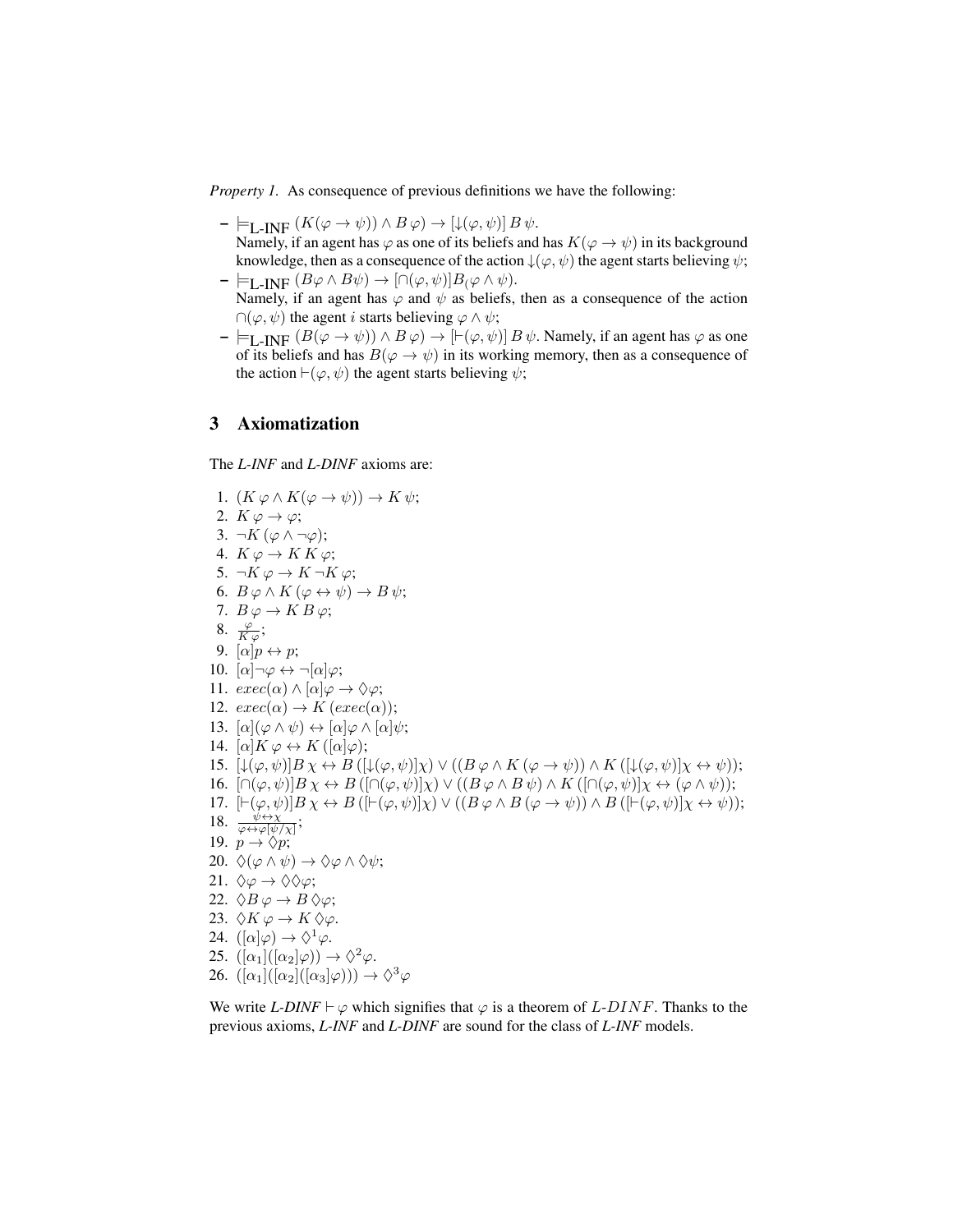This with the exception of the last axioms concerning  $\Diamond^k$  that, in this formal setting, cannot be generalized, as we do not have the equivalence of "transitive closure". Therefore, in the present version one has to establish the maximum number of execution step to be considered (in the above formulation, just three steps) and write the corresponding axioms. These axioms are however of great practical utility for a self-aware agent: if the agent is able to prove  $\Diamond^k \varphi$ , where  $\varphi = \text{can}_d o(\phi_A)$ , then it becomes aware of being able to perform a certain action in k steps. As seen in the axioms,  $\Diamond^k can \phi(\phi_A)$ is proved by finding a sequence of mental actions  $([\alpha_1], \ldots [\alpha_k])$  which leads to the result. Therefore, the agent can possibly enact the analogous sequence (that, notice, is the equivalent of a *plan*), where  $can\_do(\phi_A)$  is substituted by  $do(\phi_A)$ , so that action  $\phi_A$  is eventually performed. This at the condition that all the  $[\alpha_i]$ 's are executable in the agent's present state.

#### 4 Strong Completeness

For the proof that *L-INF* is strongly complete we limit ourselves, as we do not consider the  $\Diamond$  operator, that is still an experimental feature that we aim to better formalize in future work. We can achieve the proof by means of a standard canonical model argument.

**Definition 2.** *The* canonical *L-INF* model *is a tuple*  $M_c = \langle W_c; N_c; R_c; V_c; E_c \rangle$  *where:* 

- $W_c$  *is the set of all maximal consistent subsets of*  $\mathcal{L}_{L-INF}$ *;*
- $\textit{I}$  *− For every*  $w \in W_c$ ,  $wR_c v$  *if and only if*  $K \varphi \in w$  *iff*  $K \varphi \in v$ *; i.e.,*  $R_c$  *is an equivalence relation on knowledge; as before, we define*  $R_c(w) = \{v \in W_c \mid$  $wR_{c}v$ <sup>}</sup>.
- $\textit{I}$  *− For*  $w \in W_c$ ,  $\varphi \in \mathcal{L}_{I}$ <sub>*-INF*</sub> we define  $A_{\varphi}(w) = \{v \in R_c(w) \mid \varphi \in v\}$ *. Then, we put*  $N_c(w) = \{A_\varphi(w) \mid B\varphi \in w\}.$
- $V_c$  *is a valuation function defined as before*;
- $E_C$  *is the executable function defined as before.*

There are the following immediate consequences of the above definition: if  $w \in W_c$ then

- given  $\varphi \in \mathcal{L}_{L-INF}$ , it holds that  $K \varphi \in w$  if and only if  $\forall v \in W_c$  such that  $wR_c v$ we have  $\varphi \in v$ ;
- for  $\varphi \in \mathcal{L}_{L-INF}$ , if  $B\varphi \in w$  and  $wR_c v$  then  $B\varphi \in v$ ;
- for  $\alpha \in E_c(\overline{w})$ , if  $wR_c v$  then  $\alpha \in E_c(v)$ .

Thus,  $R_{c_i}$ -related worlds have the same knowledge and  $N_c$ -related worlds have the same beliefs, i.e. there can be  $R_{c_i}$ -related worlds with different beliefs. The following results hold:

**Lemma 1.** *For all*  $w \in W_c$  *and*  $B \varphi, B \psi \in \mathcal{L}_{L-INF}$ *, if*  $B \varphi \in w$  *but*  $B \psi \notin w$ *, it follows that there exists*  $v \in R_c(w)$  *such that*  $\varphi \in v \leftrightarrow \psi \notin v$ *.* 

*Proof.* Let  $w \in W_c$  and  $\varphi, \psi$  be such that  $B \varphi \in w$  and  $B_i \psi \notin w$ . Assume now that for every  $v \in R_c(w)$  we have  $\varphi \in v, \psi \in v$  or  $\varphi \notin v, \psi \notin v$ ; then, from previous statements it follows that  $K(\varphi \leftrightarrow \psi) \in w$  so that by axiom 6 in (3)  $B \psi \in w$  which is a contradiction.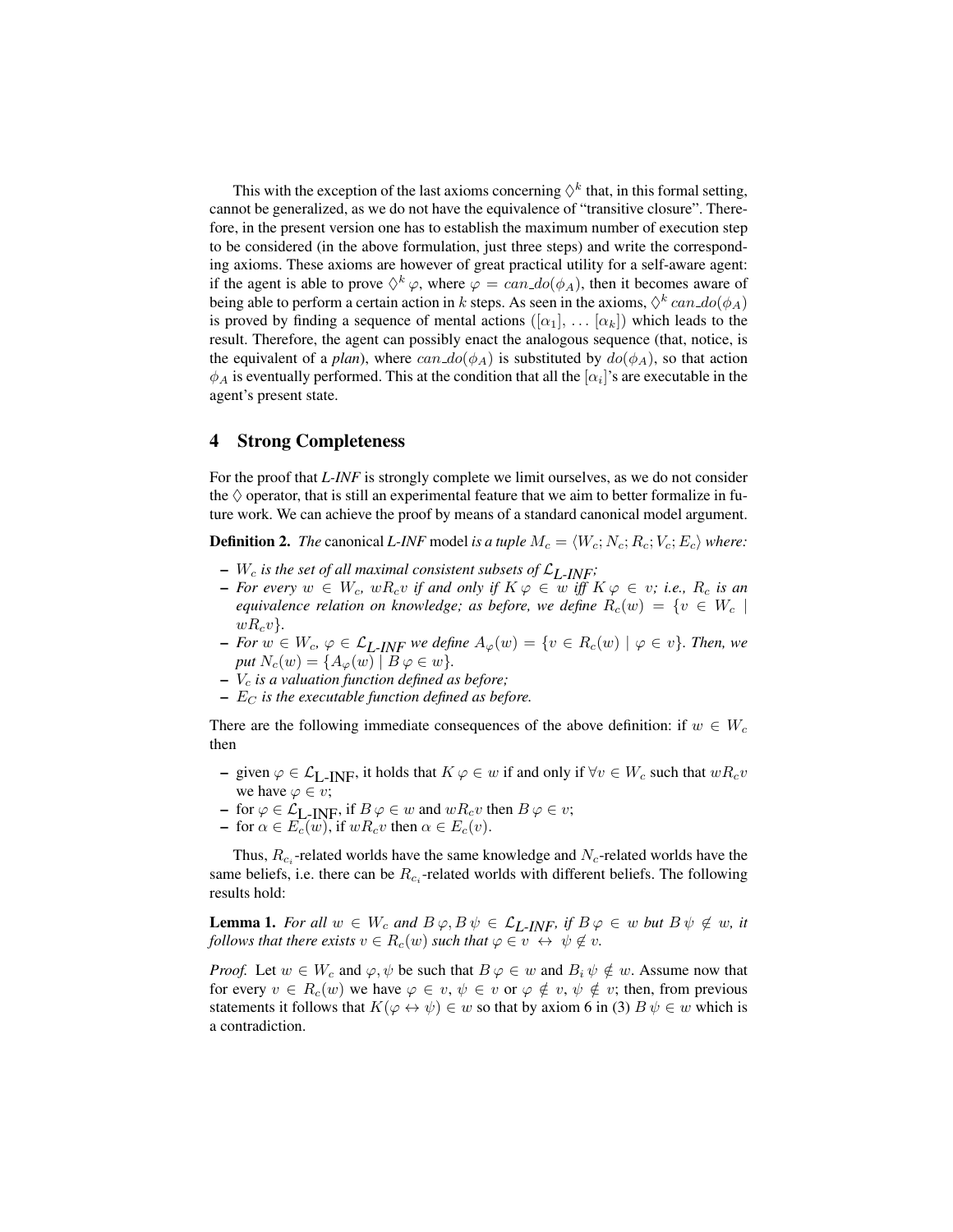**Lemma 2.** For all  $\varphi \in \mathcal{L}_{L-INF}$  and  $w \in W_c$  it holds that  $\varphi \in w$  if and only if  $M_c, w \vDash \varphi$ .

*Proof.* We have to prove the statement for all  $\varphi \in \mathcal{L}_{L-INF}$ .

- $-\varphi = p, w \in W_c$ , if  $p \in w$  then  $p \in V_c(w)$  so for the truth conditions in definition (1) we have  $M_c$ ,  $w \models p$ ; to prove the opposite implication we have to proceed with the same reasoning;
- $\varphi = exec(\alpha), w \in W_c$ , if  $exec(\alpha) \in w$  then  $\alpha \in E_c(w)$  so for the truth conditions in definition (1) we have  $M_c$ ,  $w \vDash exec(\alpha)$ ;
- all the other cases have the same proof except  $\varphi = B \varphi$ . Assume  $B \varphi \in w$  and  $w \in W_c$ :

$$
A_{\varphi}(w) = \{v \in R_c(w) \mid \varphi \in v\} =
$$
  
= by definition (1) =  
=  $\parallel \varphi \parallel_{w_c}^{M_c} \cap R_c(w)$ 

so for the previous definition of canonical model:

$$
N_c(w) = \{ A_{\varphi}(w) \mid B\varphi \in w \}
$$

than  $\|\varphi\|_{w}^{M_c} \in N_c(w)$  and for definition (1)  $M_c, w \models B \varphi$ . Suppose  $\overline{B}\varphi \notin w$  so  $\neg B\varphi \in w$  and we have to prove  $\|\varphi\|_w^{M_c} \cap R_c(w) \notin N_c(w)$ . Choose  $A \in N_c(w)$ , by definition we know  $A = A_{\psi}(w)$  for some  $\psi$  with  $B \psi \in w$ . By Lemma (1) there is some  $v \in R_c(w)$  such that  $\varphi \in v \leftrightarrow \phi \notin v$ , so we have: 1. for  $(\rightarrow)$  thanks to the induction hp  $v \in (\n\parallel \varphi \parallel_{w}^{M_c} \cap R_c(w)) \setminus A_{\psi}(w);$ 

2. for  $(\leftarrow)$  thanks to the induction hp  $v_j \in A_{\psi}(w) \setminus (\|\varphi\|_{w}^{M_c} \cap R_c(w));$ 

than for (1) and (2)  $A_{\psi}(w) \neq ||\varphi||_{w}^{M_{c}} \cap \check{R_{c}}(w)$  and since  $A = A_{\psi}(w)$  was arbitrary in  $N_c(w)$  we conclude that  $\|\varphi\|_w^{M_c} \cap R_c(w) \notin N_c(w)$ , and so than  $M_c, w \not\vDash B \varphi$ .

**Lemma 3.** For all  $\varphi \in \mathcal{L}_{L-DINF}$  there exists  $\tilde{\varphi} \in \mathcal{L}_{L-INF}$  such that  $L - DINF \vdash \Phi \leftrightarrow \tilde{\varphi}$ *(for any L-DINF formula we can find an equivalent L-INF formula).*

*Proof.* We have to prove the sentence for all  $\varphi \in \mathcal{L}_{L\textrm{-}INF}$  but we show the proof only for  $\varphi = p$  because the others are proved analogously. By the axioms in Section (3) we have  $[\alpha]p \leftrightarrow p$  and by axiom (18) we have  $\frac{[\alpha]p \leftrightarrow p}{\varphi \leftrightarrow \varphi([\alpha]p/p]}$  which means that we can replace  $[\alpha]$ *p* with *p* in  $\varphi$ .

The previous lemmas allow us to prove the following theorems.

Theorem 1. L-INF *is strongly complete for the class of* L-INF *models.*

*Proof.* Any consistent set  $\varphi$  may be extended to a maximal consistent set of formulas  $w^* \in W_c$  and  $M_c, w^* \models \Phi$  by Lemma (2). Then, *L-INF* is strongly complete for the class of *L-INF* models.

**Theorem 2.** L-DINF *(without*  $\Diamond$ ) *is strongly complete for the class of* L-INF *models.* 

*Proof.* If K is a consistent set of  $\mathcal{L}_{L-DINF}$  formulas then  $\tilde{K} = {\tilde{\varphi} \mid \varphi \in K}$  is a consistent set of  $\mathcal{L}_{L\textrm{-}INF}$  formulas by Lemma (3). By Theorem (1) there is a model  $M_c$ with a world w such that  $M_c$ ,  $w \in K$ . But since *L-DINF* is sound and for each  $\varphi \in K$ , L − DINF  $\vdash \varphi \leftrightarrow \tilde{\varphi}$ , it follows  $M_c, w \models K$  then *L-DINF* is strongly complete for the class of *L-INF* models.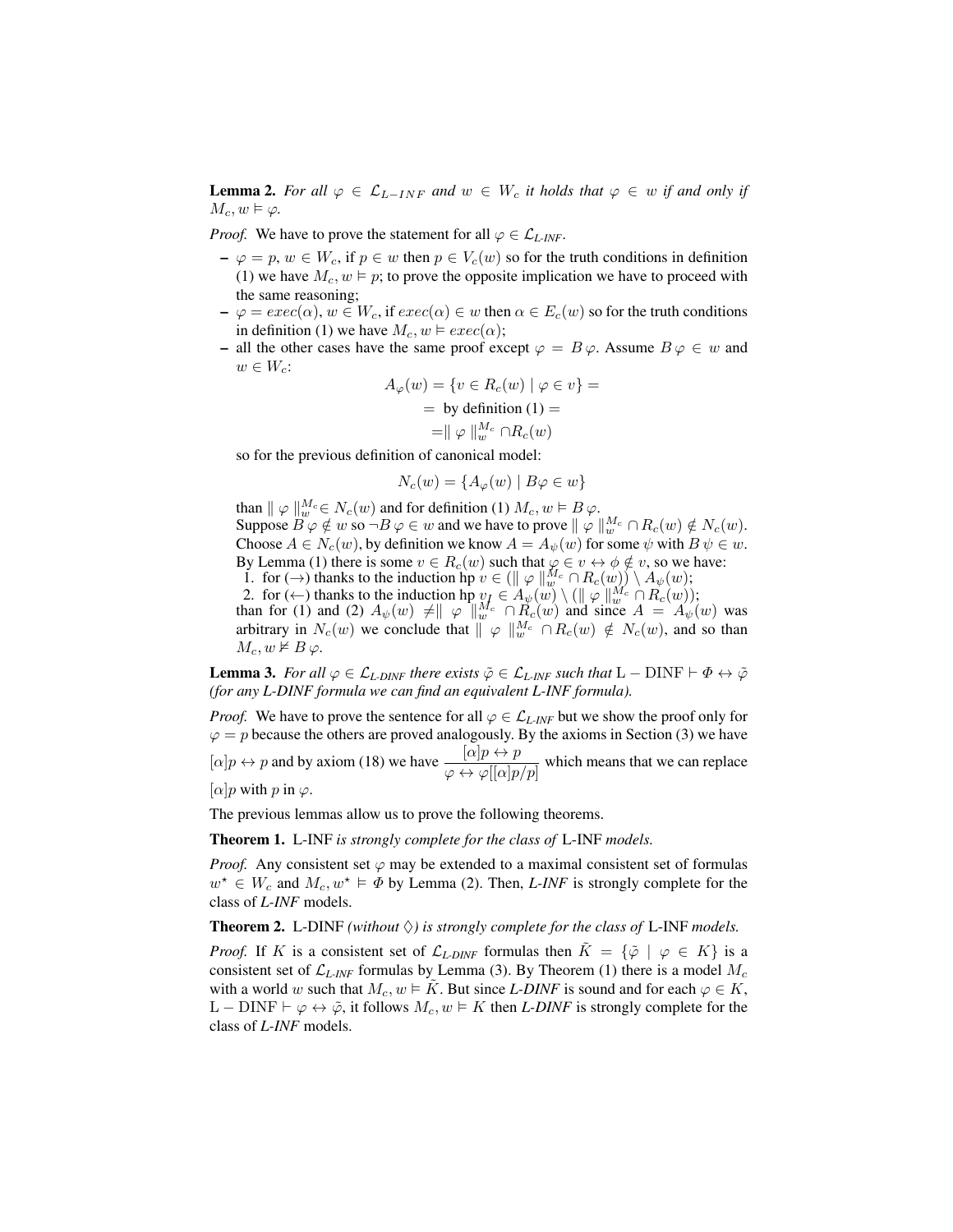## 5 Conclusions

In this paper we discussed some cognitive aspects of autonomous system, concerning execution steps and executability. To model these aspects we have proposed the modal logic *L-INF*, and we have proved some useful properties among which strong completeness, though under significant restrictions.

In future work we mean to extend our logic to the multi-agents case and to prove, without restrictions, that *L-INF* is strongly complete. We will then extend *L-INF* to the multi-agents case and there is an intention to insert the concept of budget, as a value that represents how much an agent can spend of his own resources in the world  $w$ . This is important to better represent the fact that the agent is resource-bounded. Moreover, we have to compute the complexity and extend the group of inferential actions that we consider. Also, the temporal aspects of an agent's operation has not been considered here, but we tackled this aspects in [5,13]. We intende to merge the two approaches, so as to obtain a comprehensive framework.

## References

- 1. Amir, E., Andreson, M.L., Chaudri, V.K.: Report on DARPA workshop on self aware computer systems. Technical Report, SRI International Menlo Park United States (2007)
- 2. Balbiani, P., Duque, D.F., Lorini, E.: A logical theory of belief dynamics for resourcebounded agents. In: Proceedings of the 2016 International Conference on Autonomous Agents & Multiagent Systems, AAMAS 2016. pp. 644–652. ACM (2016)
- 3. Balbiani, P., Fernandez-Duque, D., Lorini, E.: The dynamics of epistemic at- ´ titudes in resource-bounded agents. Studia Logica 107(3), 457–488 (2019). https://doi.org/10.1007/s11225-018-9798-4
- 4. van Benthem, J., Pacuit, E.: Dynamic logics of evidence-based beliefs. Studia Logica 99(1- 3), 61–92 (2011). https://doi.org/10.1007/s11225-011-9347-x, https://doi.org/10. 1007/s11225-011-9347-x
- 5. Costantini, S. and Pitoni, V.: A Temporal Module for Logical Frameworks. In: Proceedings 35th International Conference on Logic Programming (Technical Communications), ICLP 2019. EPTCS, Volume 306 (2019) 240–346
- 6. Duc, H.N.: Reasoning about rational, but not logically omniscient, agents. J. Log. Comput. 7(5), 633–648 (1997). https://doi.org/10.1093/logcom/7.5.633
- 7. Elgot-Drapkin, J., Kraus, S., Miller, M., Nirkhe, M., Perlis, D.: Active logics: A unified formal approach to episodic reasoning (09 1996)
- 8. Elgot-Drapkin, J.J., Miller, M.I., Perlis, D.: Life on a desert island: Ongoing work on realtime reasoning (1987)
- 9. Eric Margolis, R.S., Stich(eds.), S.P.: The Oxford Handbook of Philosophy of Cognitive Science. Oxford University Press (2012). https://doi.org/10.1093/oxfordhb/9780195309799.001.0001
- 10. Fagin, R., Halpern, J.Y.: Belief, awareness, and limited reasoning. Artif. Intell. 34(1), 39–76 (1987). https://doi.org/10.1016/0004-3702(87)90003-8, https://doi.org/10.1016/ 0004-3702(87)90003-8
- 11. Goldman, A.I., et al.: Theory of mind. The Oxford handbook of philosophy of cognitive science 1 (2012)
- 12. Jago, M.: Epistemic logic for rule-based agents. Journal of Logic, Language and Information 18(1), 131–158 (2009). https://doi.org/10.1007/s10849-008-9071-8